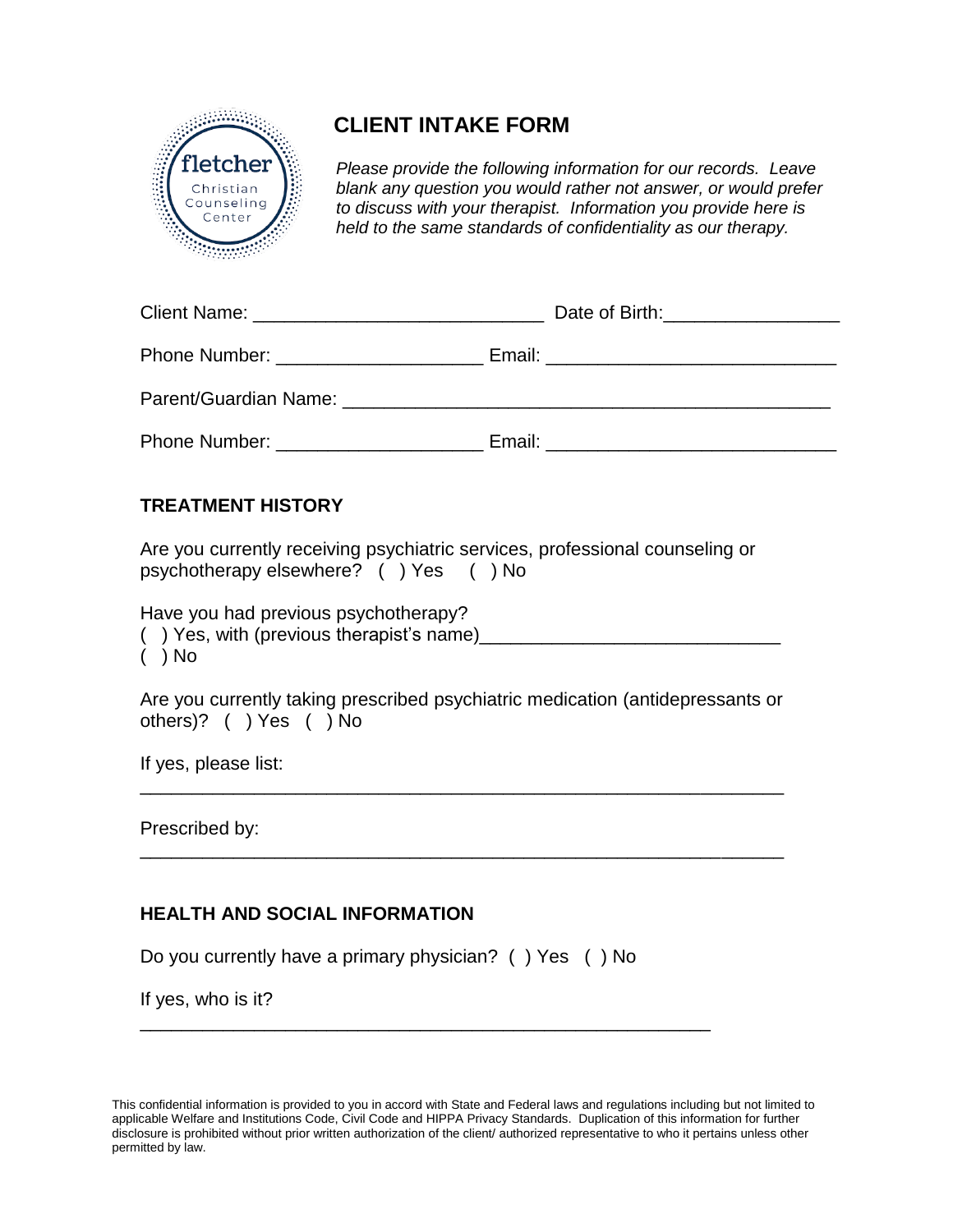Are you currently seeing more than one medical health specialist? ( ) Yes ( ) No

\_\_\_\_\_\_\_\_\_\_\_\_\_\_\_\_\_\_\_\_\_\_\_\_\_\_\_\_\_\_\_\_\_\_\_\_\_\_\_\_\_\_\_\_\_\_\_\_\_\_\_\_\_\_

\_\_\_\_\_\_\_\_\_\_\_\_\_\_\_\_\_\_\_\_\_\_\_\_\_\_\_\_\_\_\_\_\_\_\_\_\_\_\_\_\_\_\_\_

If yes, please list:

When was your last physical?

Please list any persistent physical symptoms or health concerns (e.g. chronic pain, headaches, hypertension, diabetes, etc.:

\_\_\_\_\_\_\_\_\_\_\_\_\_\_\_\_\_\_\_\_\_\_\_\_\_\_\_\_\_\_\_\_\_\_\_\_\_\_\_\_\_\_\_\_\_\_\_\_\_\_\_\_\_\_\_\_\_\_\_\_\_\_\_\_\_\_\_

\_\_\_\_\_\_\_\_\_\_\_\_\_\_\_\_\_\_\_\_\_\_\_\_\_\_\_\_\_\_\_\_\_\_\_\_\_\_\_\_\_\_\_\_\_\_\_\_\_\_\_\_\_\_\_\_\_\_\_\_\_\_\_\_\_\_\_

\_\_\_\_\_\_\_\_\_\_\_\_\_\_\_\_\_\_\_\_\_\_\_\_\_\_\_\_\_\_\_\_\_\_\_\_\_\_\_\_\_\_\_\_\_\_\_\_\_\_\_\_\_\_\_\_\_\_\_\_\_\_\_\_\_\_\_

\_\_\_\_\_\_\_\_\_\_\_\_\_\_\_\_\_\_\_\_\_\_\_\_\_\_\_\_\_\_\_\_\_\_\_\_\_\_\_\_\_\_\_\_\_\_\_\_\_\_\_\_\_\_\_\_\_\_\_\_\_\_\_\_\_\_\_

Are you currently on medication to manage a physical health concern? If yes, please list:

Are you having any problems with your sleep habits? ( ) Yes ( ) No

If yes, check where applicable:

| ) Sleeping too little | ) Sleeping too much | ) Poor quality sleep |
|-----------------------|---------------------|----------------------|
| ) Disturbing dreams   | $( )$ other         |                      |

How many times per week do you exercise? \_\_\_\_\_\_\_\_\_\_\_\_\_\_

Approximately how long each time? \_\_\_\_\_\_\_\_\_\_\_\_\_\_\_\_\_\_\_\_\_

| Are you having any difficulty with appetite or eating habits? () Yes () No |  |  |  |  |  |
|----------------------------------------------------------------------------|--|--|--|--|--|
|----------------------------------------------------------------------------|--|--|--|--|--|

If yes, check where applicable: ( ) Eating less ( ) Eating more ( ) Bingeing ( ) Restricting

Have you experienced significant weight change in the last 2 months? ( ) Yes ( ) No

Do you regularly use alcohol? ( ) Yes ( ) No

In a typical month, how often do you have 4 or more drinks in a 24 hour period?

\_\_\_\_\_\_\_\_\_\_\_\_\_\_\_\_\_\_\_\_\_\_\_\_\_\_\_\_\_\_\_\_\_\_\_\_\_\_\_\_\_\_\_\_\_\_\_\_\_\_\_\_\_\_\_\_\_\_\_\_\_\_\_\_\_\_\_

This confidential information is provided to you in accord with State and Federal laws and regulations including but not limited to applicable Welfare and Institutions Code, Civil Code and HIPPA Privacy Standards. Duplication of this information for further disclosure is prohibited without prior written authorization of the client/ authorized representative to who it pertains unless other permitted by law.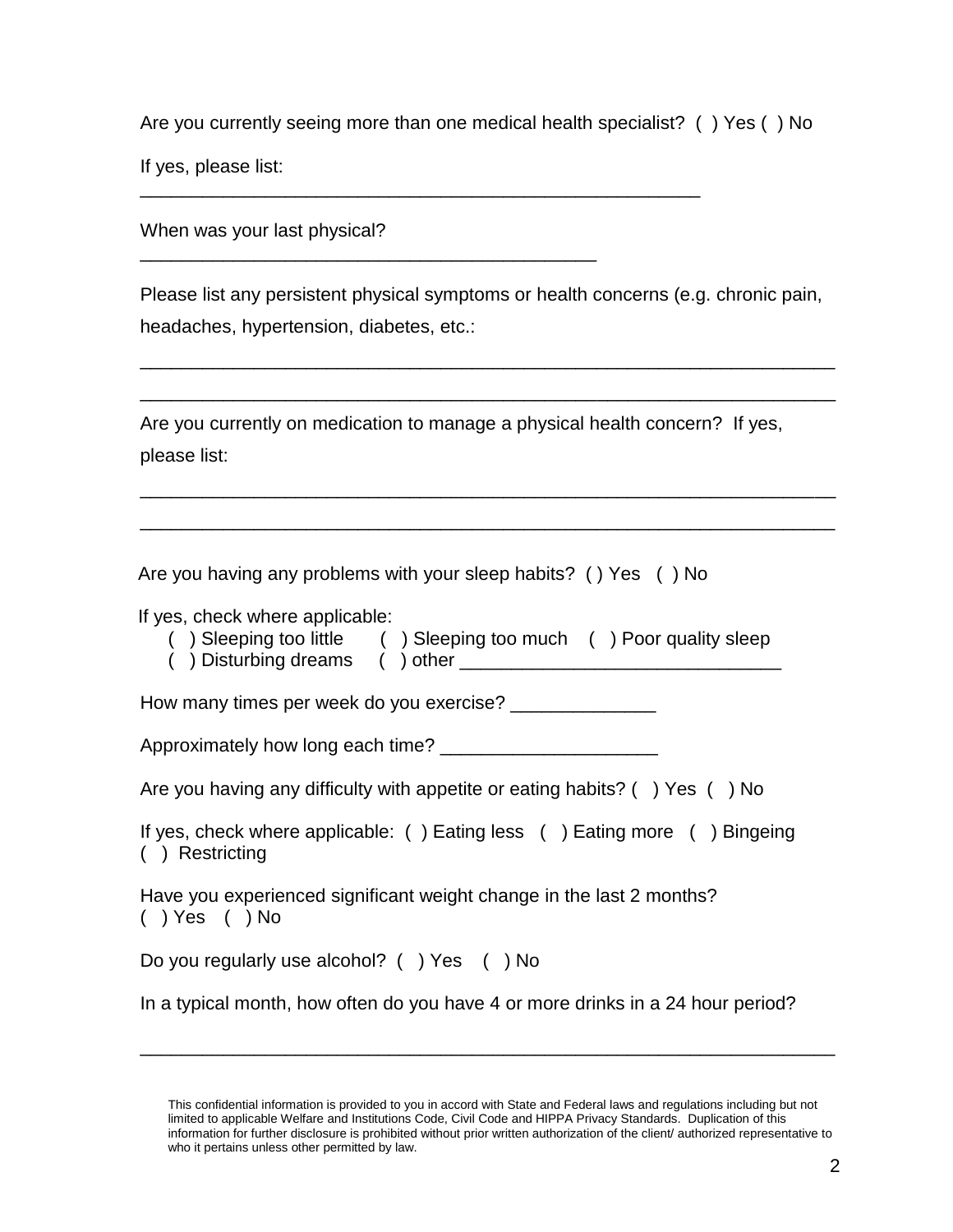How often do you engage recreational drug use? ( ) daily ( ) weekly ( ) monthly ( ) rarely ( ) never Do you smoke cigarettes or use other tobacco products? () Yes () No Have you had suicidal thoughts recently?<br>( ) frequently ( ) sometimes ( ) rarely ( ) frequently ( ) sometimes ( ) rarely ( ) never Have you had them in the past? ( ) frequently ( ) sometimes ( ) rarely ( ) never

Are you currently in a romantic relationship? () Yes () No

If yes, how long have you been in this relationship? \_\_\_\_\_\_\_\_\_\_\_\_\_\_\_\_\_\_\_\_\_\_\_\_\_\_\_

On a scale of 1-10 (10 being the highest quality), how would you rate your current relationship? \_\_\_\_\_\_\_\_\_

In the last year, have you experienced any significant life changes or stressors? If yes, please explain:

\_\_\_\_\_\_\_\_\_\_\_\_\_\_\_\_\_\_\_\_\_\_\_\_\_\_\_\_\_\_\_\_\_\_\_\_\_\_\_\_\_\_\_\_\_\_\_\_\_\_\_\_\_\_\_\_\_\_\_\_\_\_\_\_\_\_\_

\_\_\_\_\_\_\_\_\_\_\_\_\_\_\_\_\_\_\_\_\_\_\_\_\_\_\_\_\_\_\_\_\_\_\_\_\_\_\_\_\_\_\_\_\_\_\_\_\_\_\_\_\_\_\_\_\_\_\_\_\_\_\_\_\_\_\_

| Extreme depressed mood     | Yes / No |
|----------------------------|----------|
| Dramatic mood swings       | Yes / No |
| Rapid speech               | Yes / No |
| Extreme anxiety            | Yes / No |
| Panic attacks              | Yes / No |
| Phobias                    | Yes / No |
| Sleep disturbances         | Yes / No |
| <b>Hallucinations</b>      | Yes / No |
| Unexplained losses of time | Yes / No |
| Unexplained memory lapses  | Yes / No |

Have you ever experienced any of the following?

This confidential information is provided to you in accord with State and Federal laws and regulations including but not limited to applicable Welfare and Institutions Code, Civil Code and HIPPA Privacy Standards. Duplication of this information for further disclosure is prohibited without prior written authorization of the client/ authorized representative to who it pertains unless other permitted by law.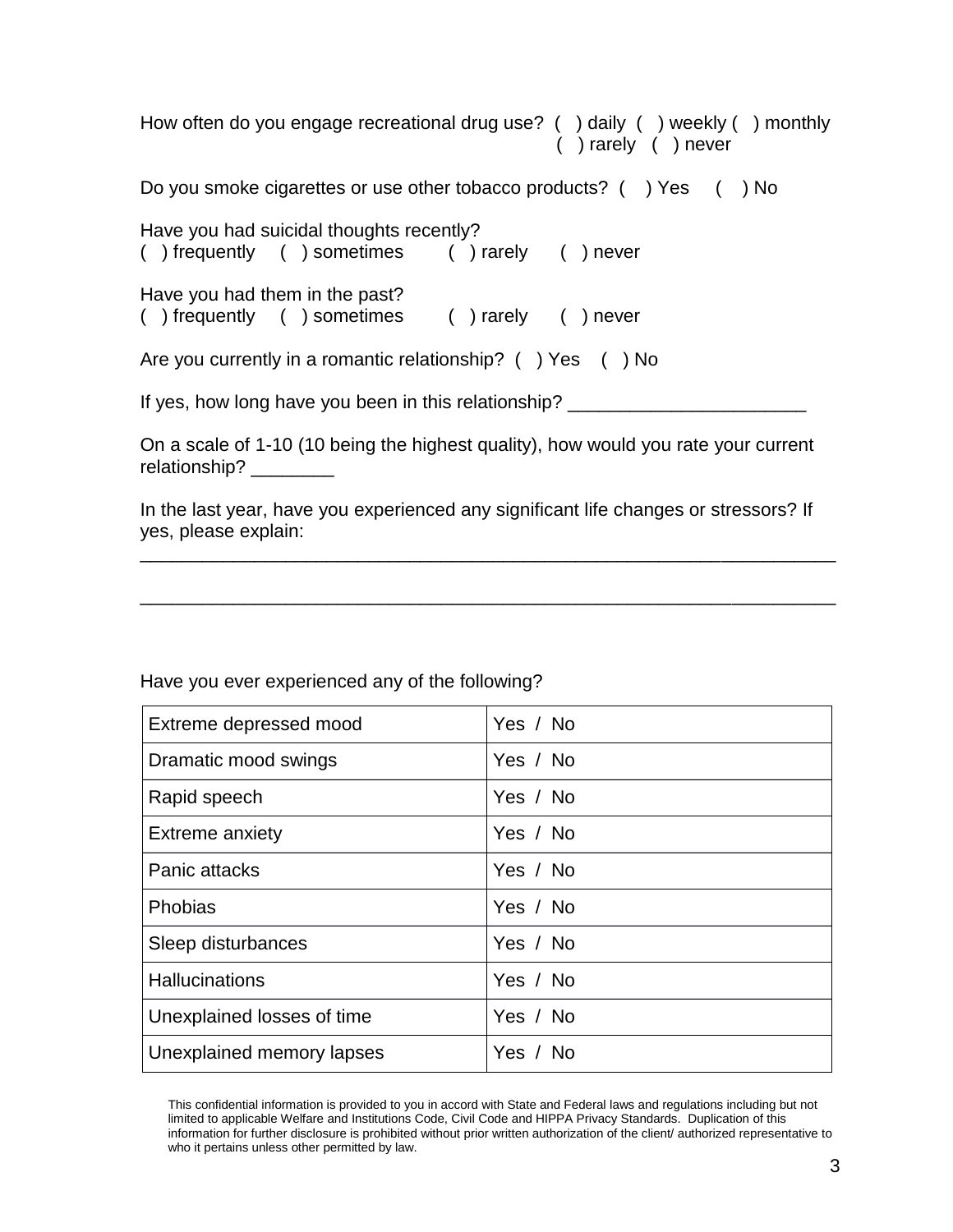| Alcohol/substance abuse                                       | Yes / No                  |
|---------------------------------------------------------------|---------------------------|
| Frequent body complaints                                      | Yes / No                  |
| Eating disorder                                               | Yes / No                  |
| Body image problems                                           | Yes / No                  |
| Repetitive thoughts (e.g. obsessions)                         | Yes / No                  |
| Repetitive behaviors (e.g. frequent<br>checking, hand washing | Yes / No                  |
| Homicidal thoughts                                            | Yes / No                  |
| Suicidal attempts                                             | Yes / No<br>If yes, when? |

#### **OCCUPATIONAL INFORMATION**

| Please list any work-related stressors, if any    |
|---------------------------------------------------|
| If yes, are you happy with your current position? |
| If yes, who is your currently employer/position?  |
| Are you currently employed? () Yes () No          |

\_\_\_\_\_\_\_\_\_\_\_\_\_\_\_\_\_\_\_\_\_\_\_\_\_\_\_\_\_\_\_\_\_\_\_\_\_\_\_\_\_\_\_\_\_\_\_\_\_\_\_\_\_\_\_\_\_\_\_\_\_\_\_\_\_\_\_

#### **RELIGIOUS/SPIRITUAL INFORMATION**

| Do you consider yourself to be religious? () Yes () No |  |
|--------------------------------------------------------|--|
| If yes, what is your faith?                            |  |

| If no, do you consider yourself to be spiritual? $($ $)$ Yes $($ $)$ No |  |  |
|-------------------------------------------------------------------------|--|--|
|-------------------------------------------------------------------------|--|--|

This confidential information is provided to you in accord with State and Federal laws and regulations including but not limited to applicable Welfare and Institutions Code, Civil Code and HIPPA Privacy Standards. Duplication of this information for further disclosure is prohibited without prior written authorization of the client/ authorized representative to who it pertains unless other permitted by law.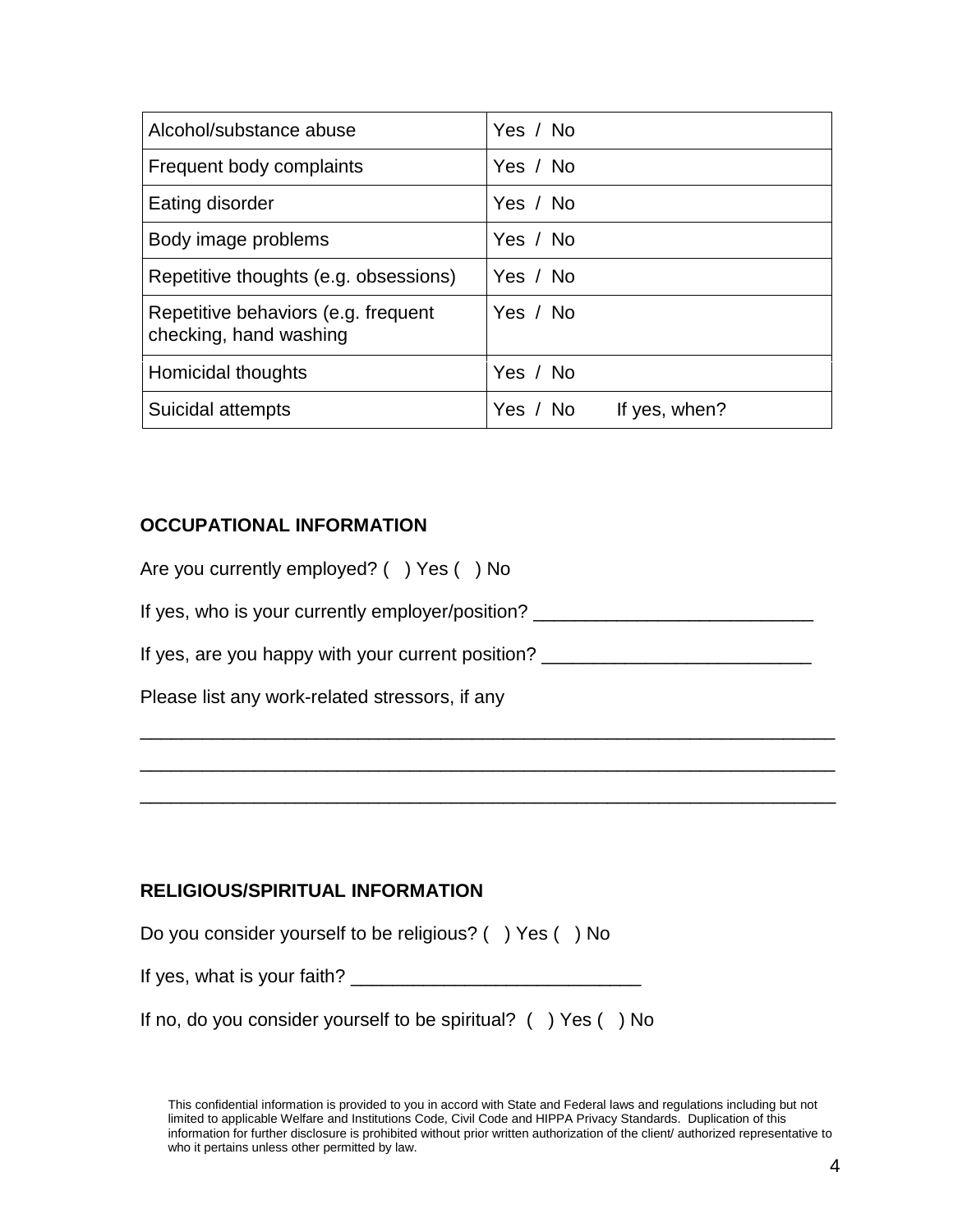#### **FAMILY MENTAL HEALTH HISTORY**

Has anyone in your family (either immediate family members or relatives) experienced difficulties with the following? (circle any that apply and list family member, e.g. sibling parent, uncle, etc.)

| <b>Difficulty</b>       | Yes / No | <b>Family member</b> |
|-------------------------|----------|----------------------|
| Depression              | Yes / No |                      |
| Bipolar disorder        | Yes / No |                      |
| Anxiety disorder        | Yes / No |                      |
| Panic attacks           | Yes / No |                      |
| Schizophrenia           | Yes / No |                      |
| Alcohol/substance abuse | Yes / No |                      |
| Eating disorders        | Yes / No |                      |
| Learning disabilities   | Yes / No |                      |
| Trauma history          | Yes / No |                      |
| Suicide attempts        | Yes / No |                      |
| <b>Chronic illness</b>  | Yes / No |                      |
|                         |          |                      |
|                         |          |                      |
|                         |          |                      |

#### **OTHER INFORMATION**

What do you consider to be your strengths?\_\_\_\_\_\_\_\_\_\_\_\_\_\_\_\_\_\_\_\_\_\_\_\_\_\_\_\_\_\_\_\_

This confidential information is provided to you in accord with State and Federal laws and regulations including but not limited to applicable Welfare and Institutions Code, Civil Code and HIPPA Privacy Standards. Duplication of this information for further disclosure is prohibited without prior written authorization of the client/ authorized representative to who it pertains unless other permitted by law.

\_\_\_\_\_\_\_\_\_\_\_\_\_\_\_\_\_\_\_\_\_\_\_\_\_\_\_\_\_\_\_\_\_\_\_\_\_\_\_\_\_\_\_\_\_\_\_\_\_\_\_\_\_\_\_\_\_\_\_\_\_\_\_\_\_\_\_

\_\_\_\_\_\_\_\_\_\_\_\_\_\_\_\_\_\_\_\_\_\_\_\_\_\_\_\_\_\_\_\_\_\_\_\_\_\_\_\_\_\_\_\_\_\_\_\_\_\_\_\_\_\_\_\_\_\_\_\_\_\_\_\_\_\_\_